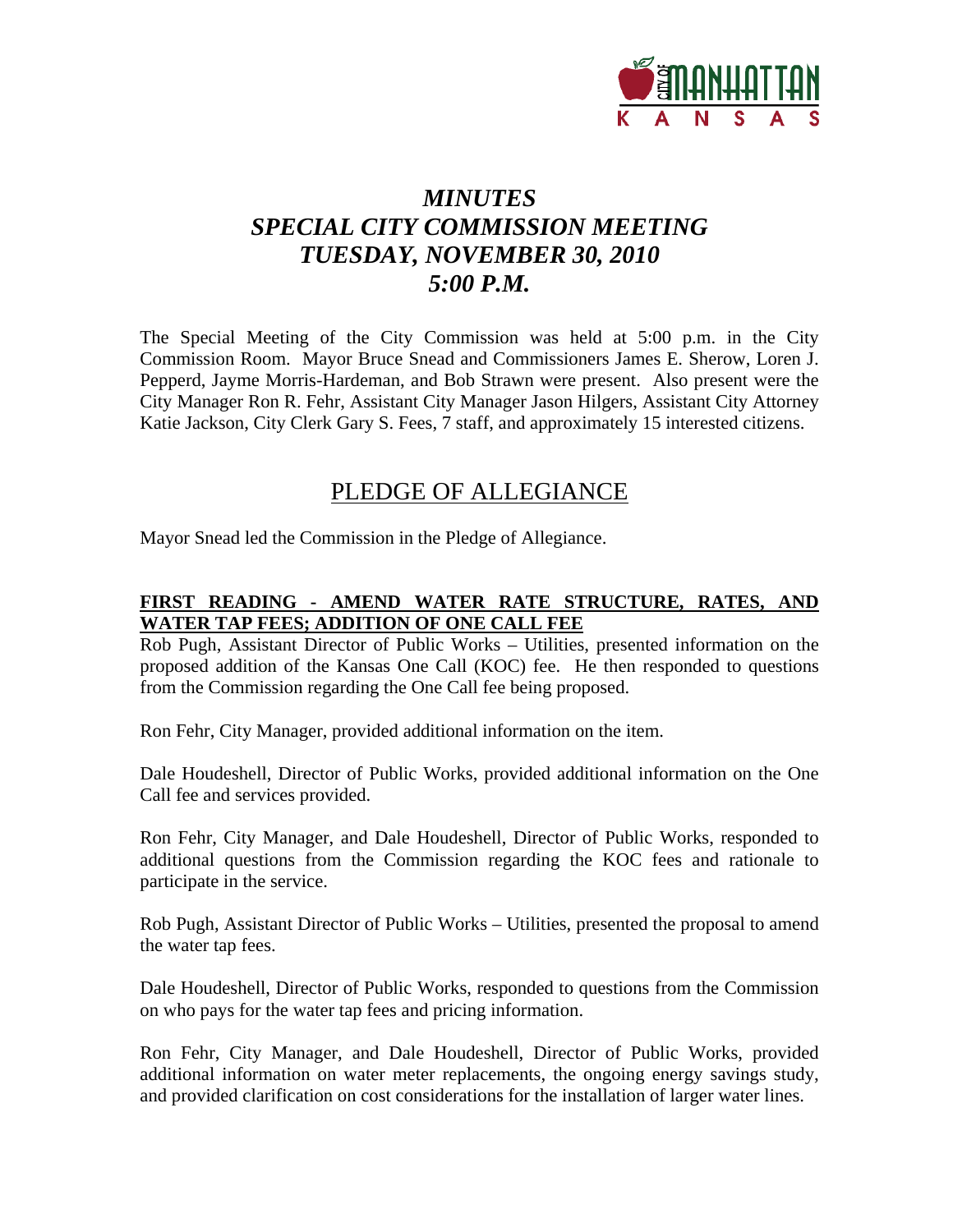### **FIRST READING - AMEND WATER RATE STRUCTURE, RATES, AND WATER TAP FEES; ADDITION OF ONE CALL FEE** *(CONTINUED)*

Rob Pugh, Assistant Director of Public Works – Utilities, responded to questions from the Commission regarding City personnel installing the water meters versus contracting out this service. He also provided information on tap fee charges in other communities.

Bernie Hayen, Director of Finance, responded to questions from the Commission on electronic read meters and personnel.

Nick Dragisich, Springsted Incorporated, presented information on comparative rate data based on 2010 water rates for 6,750 gallons and historical trends for cost of services versus revenues.

Ron Fehr, City Manager, presented additional information on water usage at the Water Treatment Plant and the routine flushing of water with the fire hydrants.

Bernie Hayen, Director of Finance, responded to questions from the Commission on the terminology of free water and provided additional information on water use and the accountability of water used in the production process, parks, community gardens, and pools.

Nick Dragisich, Springsted Incorporated, presented the proposed rate structure modifications for a three-year transition from 2011 to 2013 and the residential impact, commercial impact, and impact on Kansas State University (KSU). He then presented the proposed rate structure modifications for a five-year transition from 2011 to 2015 and the residential impact, commercial impact, and impact on KSU.

Dale Houdeshell, Director of Public Works, presented the proposed variable rates for a three-year and five-year transition period. He then responded to questions from the Commission regarding the potential for large water users to reduce their consumption to offset the additional costs.

Nick Dragisich, Springsted Incorporated, informed the Commission that what is being presented is a snapshot of 2009 consumption patterns and may need to look at this again and recalibrate, if necessary.

John Matta, 1213 Greystone Place, asked about the Kansas One Call fees and wanted to ensure what the Kansas Statute says regarding this. He asked if a contractor can do the water tap work or does it need to be a City worker.

Dale Houdeshell, Director of Public Works, said that City crews need to also inspect and make sure the taps are done correctly.

John Matta, 1213 Greystone Place, stated that contractors may be competing for business and additional competition will drive down the costs.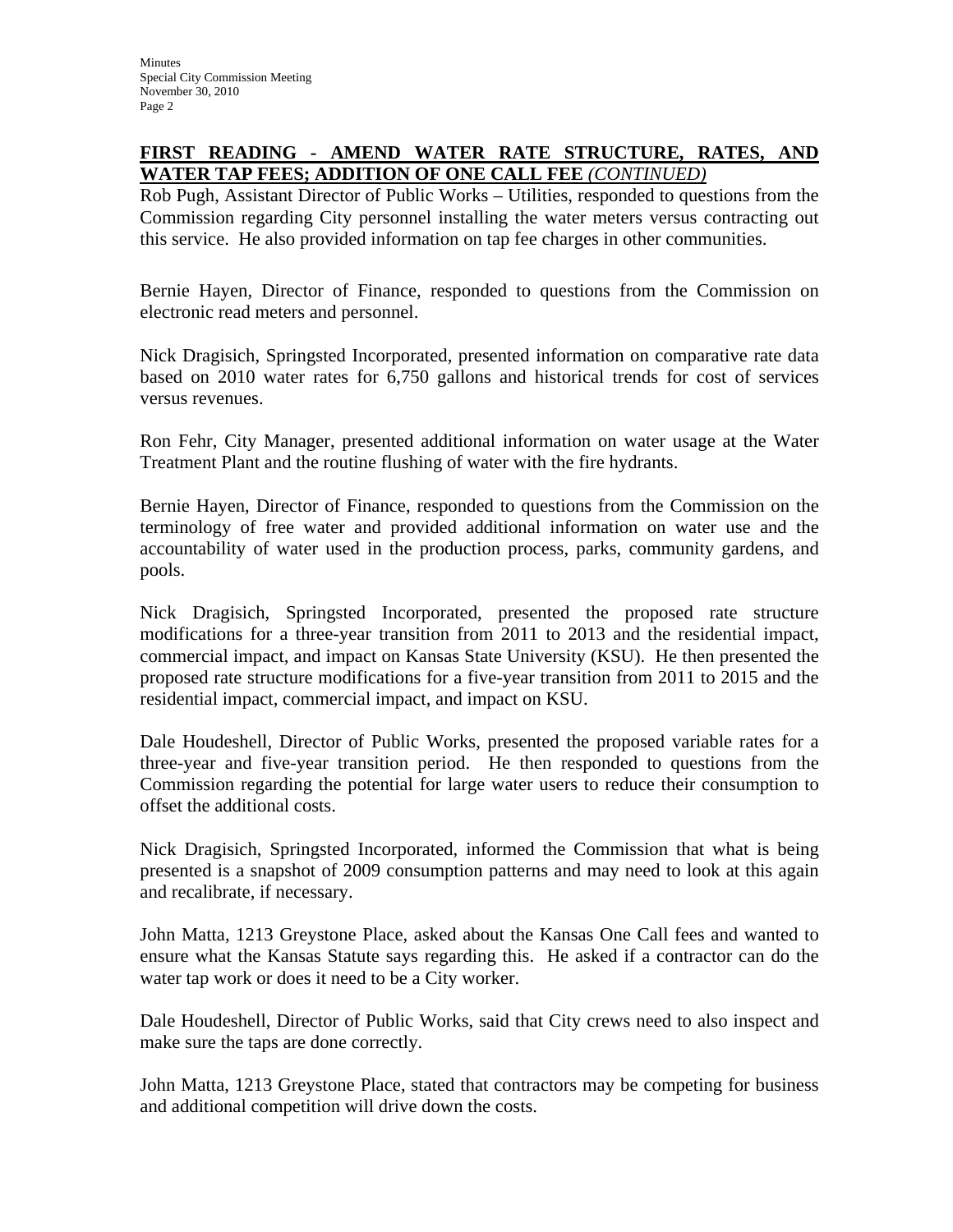#### **FIRST READING - AMEND WATER RATE STRUCTURE, RATES, AND WATER TAP FEES; ADDITION OF ONE CALL FEE** *(CONTINUED)*

Ron Fehr, City Manager, stated that the City buys water meters in bulk supply and may be able to pay less than what a private contractor would pay.

Chuck Henderson, 2008 Somerset Square, asked about shrinkage versus actual water use. He asked the Commission to separate water consumption used and to make the distinction in calling it unbilled water versus free water. He then questioned members of the Commission employed by Kansas State University, which would be impacted with the proposed change in water rates. He also voiced concerns with the Code of Ethics, possible conflicts of interest, and the potential for litigation against the City of Manhattan.

Katie Jackson, Assistant City Attorney, provided clarification on conflicts of interest. She stated that this action is not entering into a contract and the State of Kansas conflict of interest reference cited is not applicable to the action being taken on this item.

Mayor Snead and Commissioner Sherow responded to questions from Mr. Henderson regarding conflicts of interest. Both provided background information on their employment with Kansas State University and stated their respective positions, and reiterated that they do not have a conflict of interest on this item.

Roger Seymour, 1181 Rock Springs Lane, informed the Commission on the importance in providing both quality and quantity of drinking water. He voiced concerns with the Water Fund resources, the increase and fairness with water rates, and asked the Commission to consider a private contractor for water production.

Mike Butler, Schwab-Eaton, informed the Commission that he has worked in the water works industry for over 40 years and was pleased to see the analysis that has been done. He asked that the City move slowly towards its goal and recommended the variable rate increase as suggested by City Staff.

Ron Fehr, City Manager, and Dale Houdeshell, Director of Public Works, responded to questions from the Commission on the accounting of water loss, lead pipe services, water sampling and monitoring, infrastructure improvements that have been made, and the proposed KOC fee. They informed the Commission that they will verify with the state on the KOC item before second reading of the ordinance. They also responded to questions about privatization of the Water Treatment Plant and the rationale of some larger cities due to financial considerations.